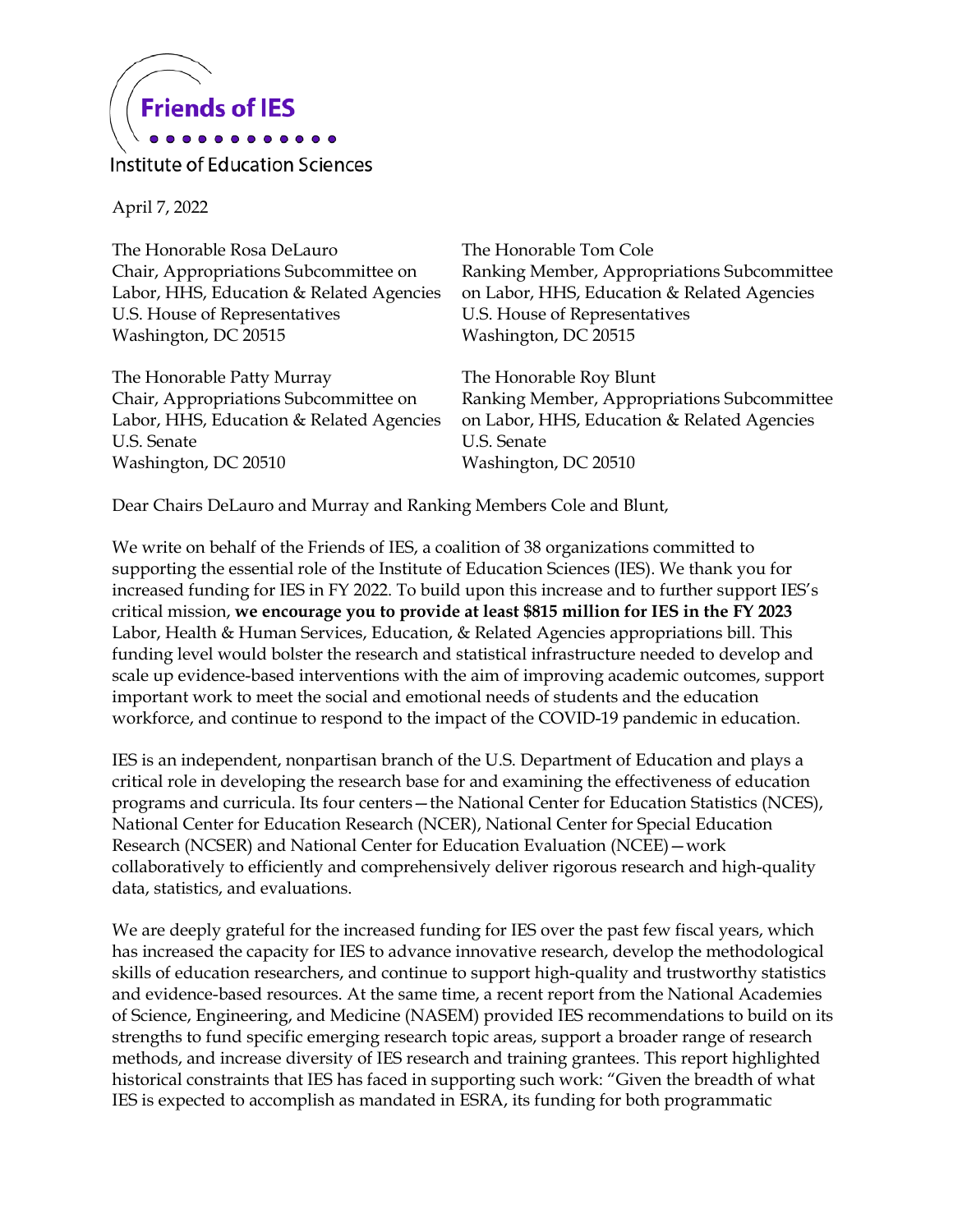activities and staffing has historically been limited in comparison to other federal science, research, and statistical agencies with similar objectives."(p. 3-3) The NASEM report also noted, "in order to achieve the overarching vision presented through these recommendations, IES will require additional investments."(p. 9-4)[1](#page-1-0) Appropriating at least \$815 million for IES in FY 2023 is necessary to more fully support the education research and statistical infrastructure essential to education policy and practice.

The **Research, Development, and Dissemination (RD&D)** line item supports NCER research grants in emerging lines of inquiry and pressing questions about education. IES has historically funded only one of every ten grant proposals through its annual education research grant Request for Applications (RFA). In FY 2021, NCER held its first Transformative Research in the Education Sciences RFA, resulting in awarding four out of 150 applications submitted. Increasing funding for RD&D in FY 2023 will enable NCER to increase its investment to support additional high-risk, high-reward research with the potential for transforming education.

With appreciation for the boost provided in FY 2022, additional funding for RD&D is essential to support needed research in foundational and emerging areas in education, including measures and assessments for career and technical education; the development and testing of education technology products that can personalize instruction; and approaches to teacher recruitment, retention, certification, assessment, and compensation. In addition, RD&D funding is critical for research and synthesis of effective practices to help improve education and better support the achievement of our nation's students, including addressing persistent learning gaps that existed prior to, and have been exacerbated by, COVID-19.

**The National Center for Education Statistics (NCES),** one of the 13 federal principal statistical agencies, provides objective data, statistics, and reports on the condition of education in the United States. NCES also provides critical investment in State Longitudinal Data Systems, which have helped states link K-12, postsecondary, and workforce systems to gain a better understanding of education and workforce outcomes.

NCES works with stakeholders to provide relevant data through administrative and longitudinal surveys, but limited funding and staff resources over the past decade has resulted in constraining NCES in its capacity to meet the real-time data needs of researchers and policymakers. Additional funding for NCES would provide greater flexibility to develop surveys such as the School Pulse Panel and more quickly release important educational indicators. Restoring purchasing power NCES has lost over the past decade would also expand the agency's capacity to analyze data on timely education issues and link administrative education data to health and employment data for evidence-based policymaking and to understand the broader context of outcomes.

l

<span id="page-1-0"></span><sup>1</sup> National Academies of Sciences, Engineering, and Medicine. 2022. *The Future of Education Research at IES: Advancing an Equity-Oriented Science*. Washington, DC: The National Academies Press. https://doi.org/10.17226/26428.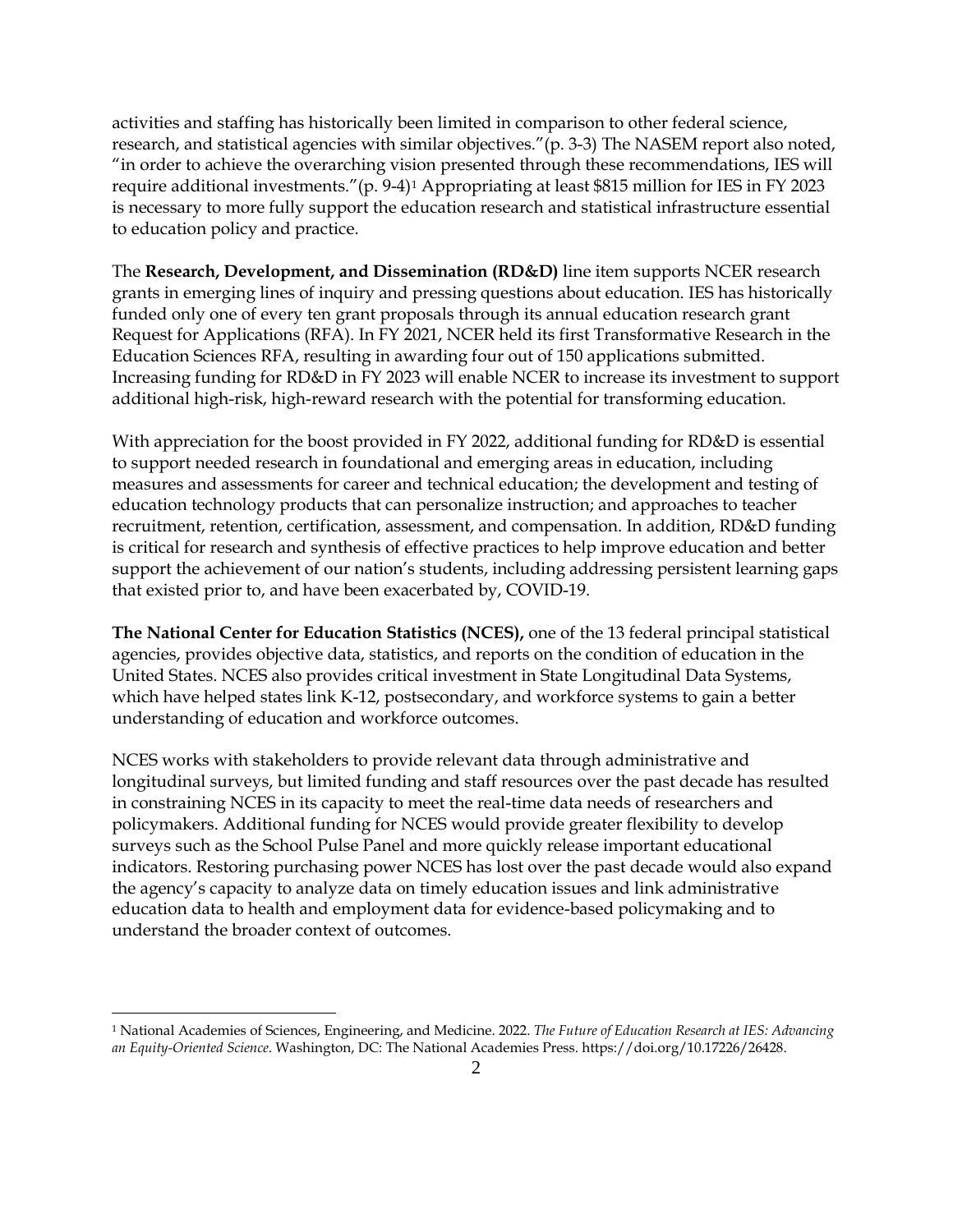**The Nation's Report Card, NAEP**, provides essential educational indicators on the progress of the nation's students and schools. The 2022 NAEP  $4<sup>th</sup>$  and  $8<sup>th</sup>$  grade math and reading assessments will provide important information on educational progress that may have been affected by the disruption to education during the COVID-19 pandemic. NCES is planning to incorporate adaptive testing and the ability to take assessments on a variety of devices in future administrations of NAEP. Additional resources for the Assessment line can support research and development to drive innovations in NAEP and the administration of voluntary NAEP assessments such as civics and science to produce state-level results.

**The National Center for Special Education Research (NCSER)** is the only federal agency specifically designated to develop and provide evaluations for programs for students with disabilities, but currently has a budget that has remained relatively flat since FY 2014 and still below its FY 2010 funding level. Due to limited funding, NCSER did not run competitions in FY 2022 for its annual special education research and training grants.

Research funded by NCSER has resulted in programs such as those that support youth with high functioning autism experiencing high levels of anxiety, individuals with Down syndrome learning to read, and students with learning disabilities studying to master math word problems. NCSER also provides special educators and administrators research-based resources that support the provision of a free appropriate public education and interventions to foster self-determination in students with disabilities as they transition into adulthood.

**The Regional Educational Laboratories (RELs)** conduct applied research that is directly relevant to state and district administrators, principals and teachers. RELs also ensure that research is shared widely through its deep dissemination networks. Recent work by the RELs has been responsive to pressing issues, including REL Midwest research to address teacher recruitment and retention, resulting in the "Welcome Back Proud Michigan Educator Campaign." This initiative seeks to recruit individuals with expired teacher certificates into the teacher workforce by reducing—and in some cases, eliminating—professional learning requirements for recertification. This work is all driven by the state education agencies and other stakeholders in the regions. Additional funding is needed to research and support growing local and regional needs to respond to the impact of the pandemic on academic, social and emotional outcomes.

We also appreciate the inclusion of language in recent appropriations bills calling for the Department of Education to address how it will ensure adequate staffing levels, including in IES. **We are particularly grateful for the inclusion of a new program administration line item within IES in the FY 2022 omnibus appropriations bill**, which will provide additional flexibility for IES to hire staff to support the increased work that comes with added funding. We look forward to your continued oversight on this issue to ensure IES has the resources to employ the necessary staff to effectively carry out its mission.

**We urge Congress to appropriate at least \$815 million for IES in FY 2023**, an important step toward a goal of funding \$1 billion for IES in the next few years. With continued emphasis on